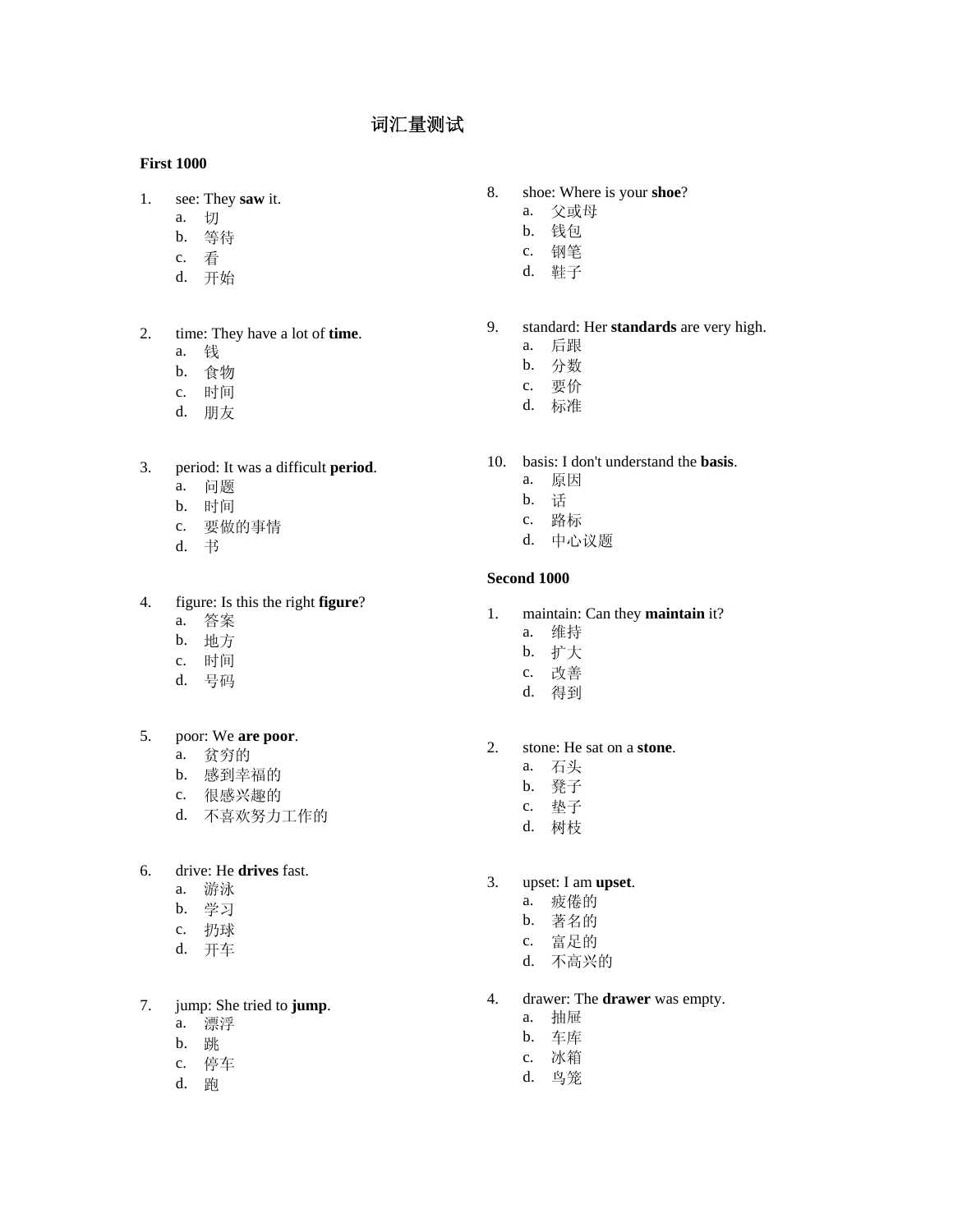#### 5. patience: He **has no patience**.

- a. 没有耐心
- b. 很忙
- c. 没有信心
- d. 不公正
- 6. nil: His mark for that question was **nil**.
	- a. 很差的
	- b. 什么也没有的
	- c. 很好的
	- d. 中等的
- 7. pub: They went to the **pub**.
	- a. 酒吧
	- b. 银行
	- c. 商场
	- d. 游泳池

## 8. circle: Make a **circle**.

- a. 素描
- b. 空白
- c. 圆圈
- d. 大洞
- 9. microphone: Please use the **microphone**.
	- a. 微波炉
	- b. 麦克风
	- c. 显微镜
	- d. 手机

10. pro: He's a **pro**.

- a. 间谍
- b. 傻瓜
- c. 记者
- d. 职业运动员

#### **Third 1000**

1. soldier: He is a **soldier**.

- a. 商人
- b. 学生
- c. 金属工艺制造者
- d. 士兵

## 2. restore: It has been **restored**.

- a. 重复
- b. 重新分配
- c. 降价
- d. 复原
- 3. jug: He was holding a **jug**.
	- a. 罐子
	- b. 聊天
	- c. 贝雷帽
	- d. 枪

# 4. scrub: He is **scrubbing** it.

- a. 抓
	- b. 修理
	- c. 刷洗
	- d. 作素描
- 5. dinosaur: The children were pretending to be **dinosaurs**.
	- a. 海盗
	- b. 仙女
	- c. 龙
	- d. 恐龙

#### 6. strap: He broke the **strap**.

- a. 诺言
- b. 盖子
- c. 盘子
- d. 带子

### 7. pave: It was **paved**.

- a. 堵塞
- b. 分开
- c. 镶金边
- d. 铺路
- 8. dash: They **dashed** over it.
	- a. 猛冲
	- b. 磨蹭
	- c. 争吵
	- d. 瞥见
- 9. rove: He couldn't stop **roving**.
	- a. 喝醉
	- b. 漂泊
	- c. 哼曲子
	- d. 努力工作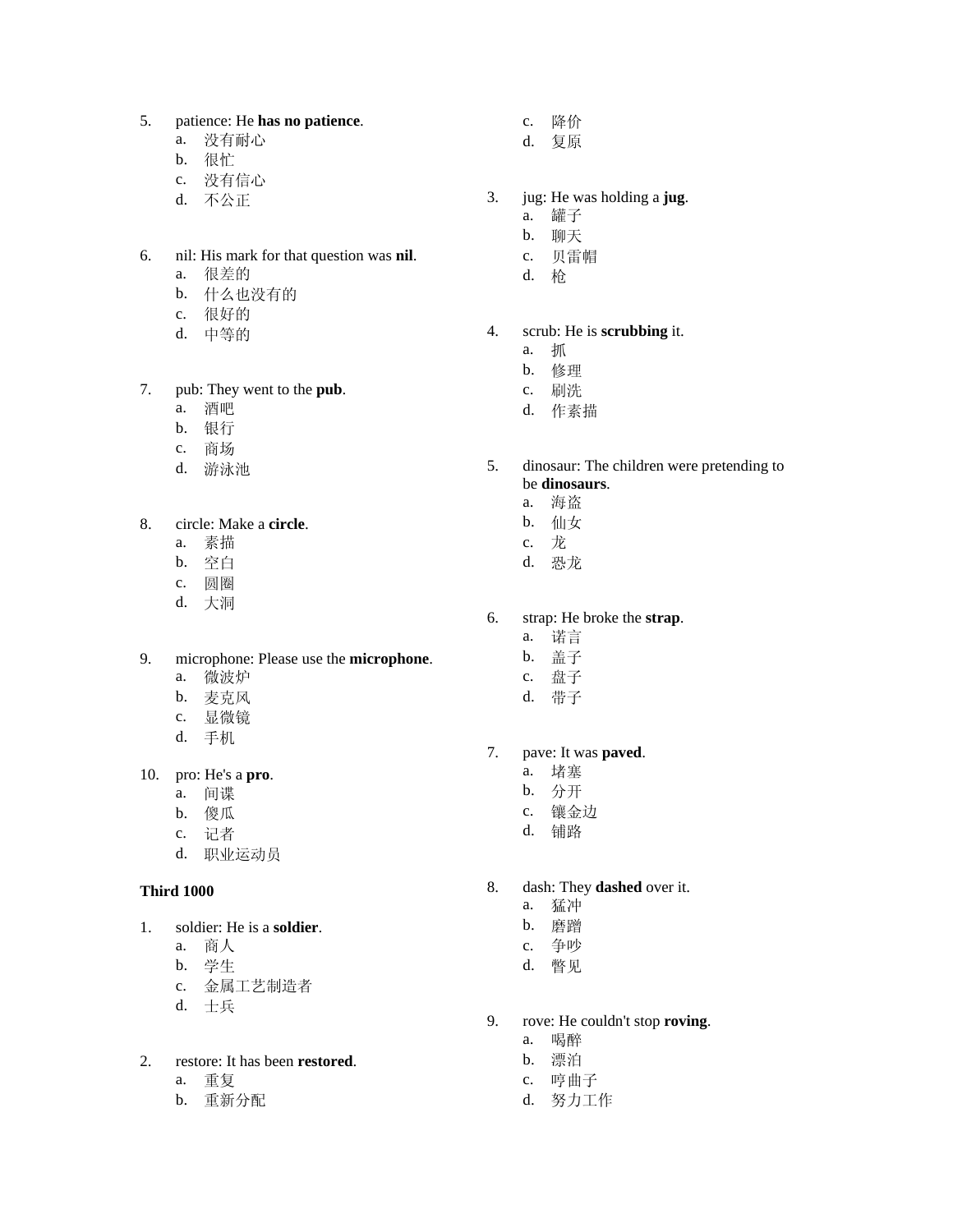#### 10 lonesome: He felt **lonesome**.

- a. 不领情的
- b. 疲倦的
- c. 孤独的
- d. 精力充沛的

### **Fourth 1000**

- 1. compound: They made a new **compound**.
	- a. 协议
	- b. 复合物
	- c. 公司
	- d. 预言

### 2. latter: I agree with the **latter**.

- a. 牧师
- b. 理由
- c. 后者
- d. 答案

## 3. candid: Please be **candid**.

- a. 小心的
- b. 表示同情的
- c. 公平的
- d. 直率的

## 4. tummy: Look at my **tummy**.

- a. 围巾
- b. 肚子
- c. 松鼠
- d. 拇指

### 5. quiz: We made a **quiz**.

- a. 箭筒
- b. 错误
- c. 竞赛
- d. 鸟巢

## 6. input: We need more **input**.

- a. 输入
- b. 工人
- c. 填料
- d. 钱
- 7. crab: Do you like **crabs**?
	- a. 蟹
		- b. 薄脆饼干
		- c. 又紧又硬的领子
		- d. 蟋蟀
- 8. vocabulary: You will need more **vocabulary**.
	- a. 词汇
	- b. 技巧
	- c. 钱
	- d. 枪
- 9. remedy: We found a good **remedy**.
	- a. 矫正问题的方法
	- b. 餐馆
	- c. 食谱
	- d. 等式

# 10. allege: They **alleged it**.

- a. 辩解
- b. 剽窃
- c. 证明
- d. 反抗

## **Fifth 1000**

- 1. deficit: The company **had a large deficit**.
	- a. 出现赤子
	- b. 贬值
	- c. 有这笔大开销的计划
	- d. 在银行里有很多存款
- 2. weep: He **wept**.
	- a. 毕业
	- b. 哭
	- c. 死
	- d. 担心
- 3. nun: We saw a **nun**.
	- a. 蠕虫
	- b. 事故
	- c. 修女
	- d. 天空中无法解释的亮光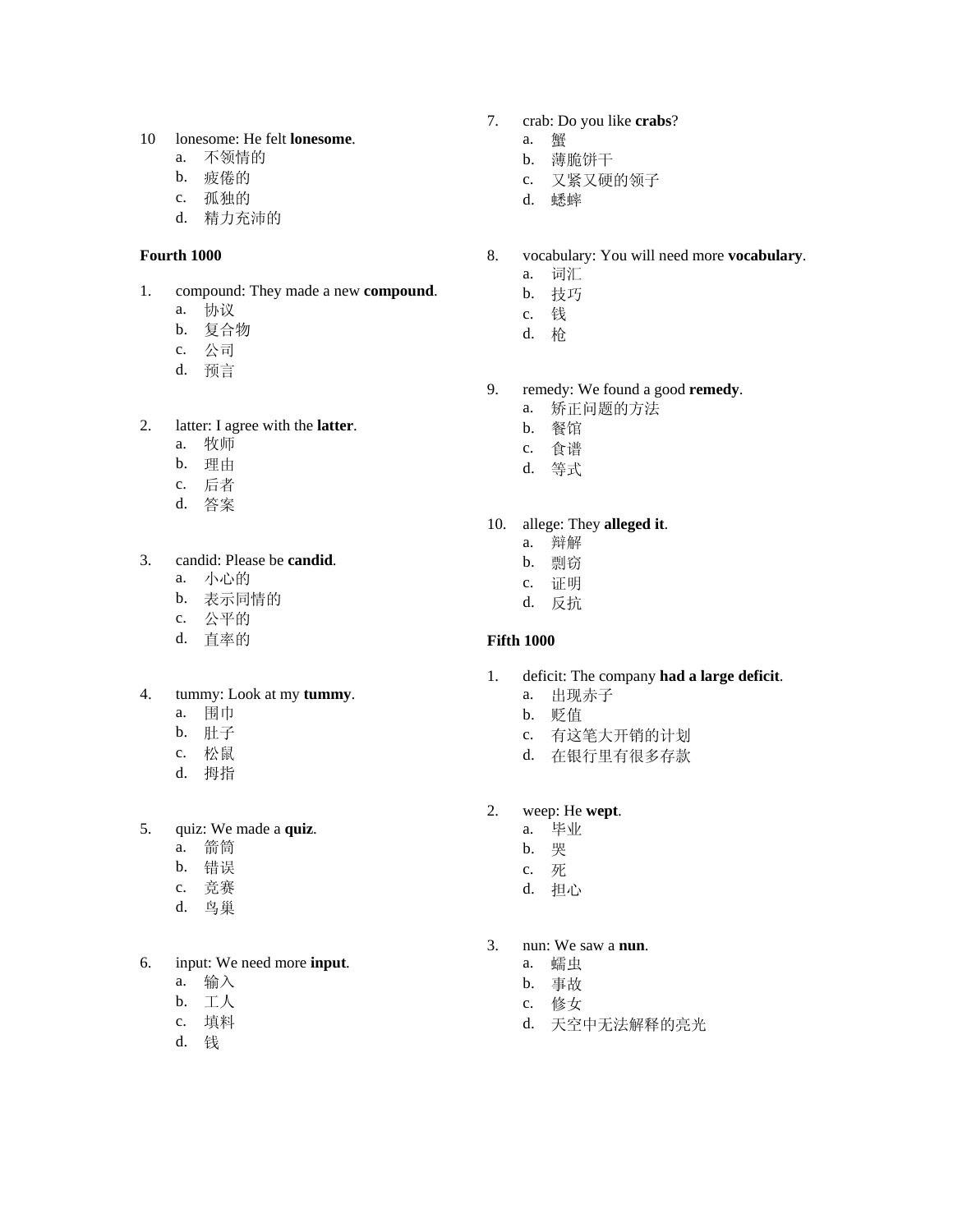### 4. haunt: The house is **haunted**.

- a. 充满了装饰物
- b. 已被出租
- c. 空的
- d. 闹鬼

### 5. compost: We need some **compost**.

- a. 大力支持
- b. 扶持
- c. 混凝土
- d. 堆肥

### 6. cube: I need one more **cube**.

- a. 大头针
- b. 立方体
- c. 缸子
- d. 卡片

## 7. miniature: It is a **miniature**.

- a. 微型画
- b. 显微镜
- c. 微生物
- d. 在书法中把字母连在一起细小的连线

## 8. peel: Shall I **peel** it?

- a. 浸泡
- b. 削皮
- c. 烫洗
- d. 切成薄片

### 9. fracture: They found a **fracture**.

- a. 裂口
- b. 碎片
- c. 夹克衫
- d. 稀有的宝石
- 10. bacterium: They didn't find a single **bacterium**.
	- a. 细菌
	- b. 开有红色或橘黄色花的植物
	- c. 骆驼
	- d. 赃物

#### **Sixth 1000**

1. devious: Your plans are **devious**.

- a. 诡计多端的
- b. 成熟的
- c. 考虑不周详的
- d. 过于昂贵的
- 2. premier: The **premier** spoke for an hour.
	- a. 律师
	- b. 讲师
	- c. 冒险家
	- d. 总理
- 3. butler: They have a **butler**.
	- a. 男管家
	- b. 锯
	- c. 家庭教师
	- d. 地窖
- 4. accessory: They gave us some **accessories**.
	- a. 签证
	- b. 官方命令
	- c. 选择
	- d. 额外的零件
- 5. threshold: They raised the **threshold**.
	- a. 旗子
	- b. 门槛
	- c. 天花板
	- d. 利息
- 6. thesis: She has completed her **thesis**.
	- a. 论文
		- b. 归纳证词
		- c. 试用期
		- d. 延期治疗
- 7. strangle: He **strangled** her.
	- a. 掐死
	- b. 宠坏
	- c. 绑架
	- d. 赞美
- 8. cavalier: He treated her in a **cavalier** manner.
	- a. 慢待的
	- b. 礼貌的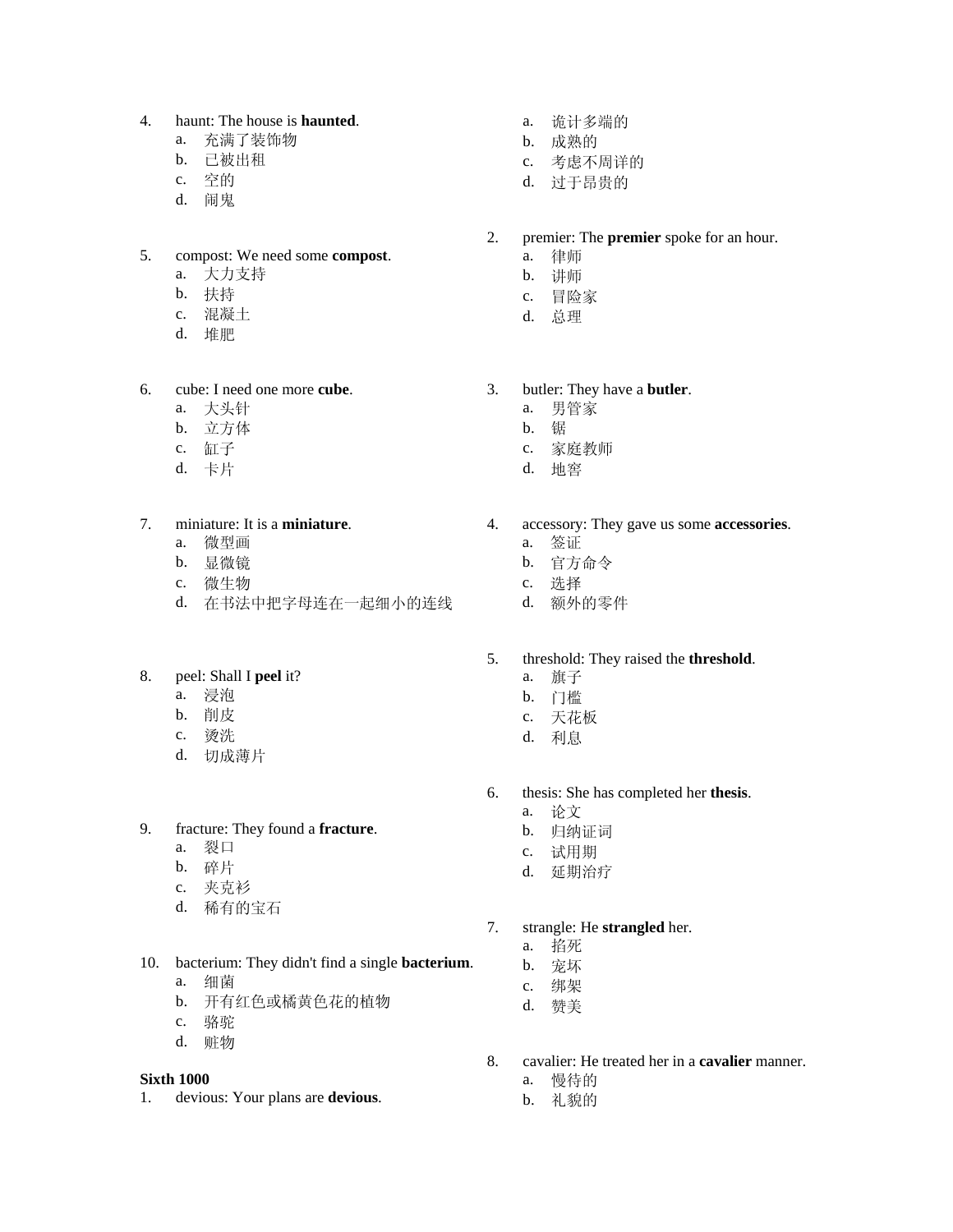- c. 尴尬的
- d. 兄长的

## 9. malign: His **malign** influence is still felt.

- a. 邪恶的
- b. 好的
- c. 非常重要的
- d. 秘密的
- 10. veer: The car **veered**.
	- a. 改变方向或路线
	- b. 剧烈晃动
	- c. 发生逆火引起爆鸣
	- d. 打滑

### **Seventh 1000**

#### 1. olive: We bought **olives**.

- a. 橄榄
- b. 康乃馨
- c. 男人的游泳衣
- d. 清除杂草的工具

# 2. quilt: They made a **quilt**.

- a. 遗嘱
- b. 合同
- c. 被子
- d. 羽毛笔

## 3. stealth: They did it by **stealth**.

- a. 花费大量的钱
- b. 逼迫
- c. 悄悄的或秘密的行动
- d. 没有注意到所遇到的问题

#### 4. shudder: The boy **shuddered**.

- a. 低语
- b. 差点摔倒
- c. 发抖
- d. 大声叫喊

### 5. bristle: The **bristles** are too hard.

- a. 问题
- b. 短而硬的毛发
- c. 折叠床
- d. 鞋底
- 6. bloc: They have joined this **bloc**.
	- a. 乐队
	- b. 小偷帮
	- c. 侦察员
	- d. 集团

## 7. demography: This book is about **demography**.

- a. 土地使用模式研究
- b. 用图片表示数字事实的研究
- c. 水文学
- d. 人口学

## 8. gimmick: That's a good **gimmick**.

- a. 高空作业时所站的东西
- b. 钱包
- c. 引人注意的行为或事物
- d. 花招

### 9. azalea: This **azalea** is very pretty.

- a. 杜鹃花
- b. 由天然棉所制成的很轻的材料
- c. 莎丽
- d. 扇贝

#### 10. yoghurt: This **yoghurt** is disgusting.

- a. 淤泥
- b. 伤口
- c. 酸奶
- d. 榅桲

### **Eighth 1000**

- 1. erratic: He was **erratic**.
	- a. 完美的
	- b. 很坏的
	- c. 很有礼貌的
	- d. 不可靠的

### 2. palette: He lost his **palette**.

- a. 装鱼的篮子
- b. 胃口
- c. 年轻的女伴
- d. 调色板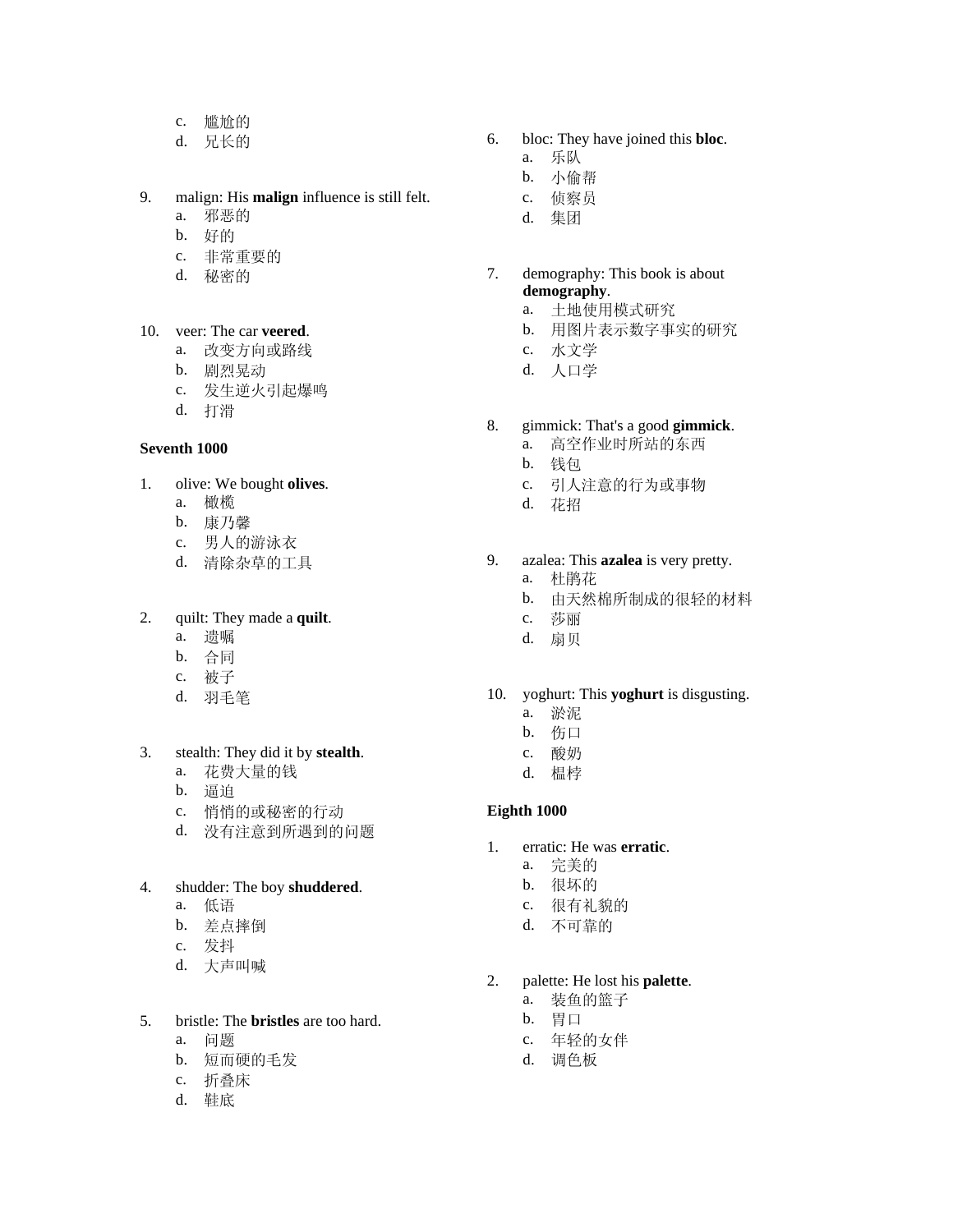- 3. null: His influence **was null**.
	- a. 具有好的结果
	- b. 毫无帮助的
	- c. 没有效果的
	- d. 持久的

#### 4. kindergarten: This is a good **kindergarten**.

- a. 消遣
- b. 幼儿园
- c. 背包
- d. 图书馆
- 5. eclipse: There was an **eclipse**.
	- a. 飓风
	- b. 泼溅
	- c. 大屠杀
	- d. 日食
- 6. marrow: This is the **marrow**.
	- a. 吉祥物
	- b. 骨髓
	- c. 操纵杆
	- d. 增加工资

## 7. locust: There were hundreds of **locusts**.

- a. 飞蝗
- b. 志愿者
- c. 素食者
- d. 颜色鲜艳的野花

## 8. authentic: It is **authentic**.

- a. 真的
- b. 非常吵闹的
- c. 老的
- d. 干旱的
- 9. cabaret: We saw the **cabaret**.
	- a. 壁画
	- b. 卡巴莱
	- c. 蟑螂
	- d. 美人鱼

## 10. mumble: He started to **mumble**.

- a. 集中精力
- b. 颤抖
- c. 远远地落后于其他人
- d. 咕哝

## **Ninth 1000**

- 1. hallmark: Does it have a **hallmark**?
	- a. 表明什么时候之前应该被使用的印记
	- b. 纯度印记
	- c. 表明经过皇室同意的标记
	- d. 禁止复制的标记

### 2. puritan: He is a **puritan**.

- a. 喜欢被人注意的人
- b. 具有严格道德标准的人
- c. 吉普赛人
- d. 守财奴

## 3. monologue: Now he has a **monologue**.

- a. 单眼镜
- b. 独白
- c. 专制
- d. 把字母有趣地连在一起的图画
- 4. weir: We looked at the **weir**.
	- a. 行为古怪的人
	- b. 红树属植物
	- c. 通过吹来演奏的古老金属乐器
	- d. 拦河坝

## 5. whim: He had lots of **whims**.

- a. 古老的金币
- b. 母马
- c. 没有任何动机的奇异想法
- d. 疼痛的红肿块

#### 6. perturb: I was **perturbed**.

- a. 被迫同意的
- b. 烦恼的
- c. 困惑的
- d. 湿透的
- 7. regent: They chose a **regent**.
	- a. 不负责人的人
	- b. 暂时主持会议的人
	- c. 摄政者
	- d. 代表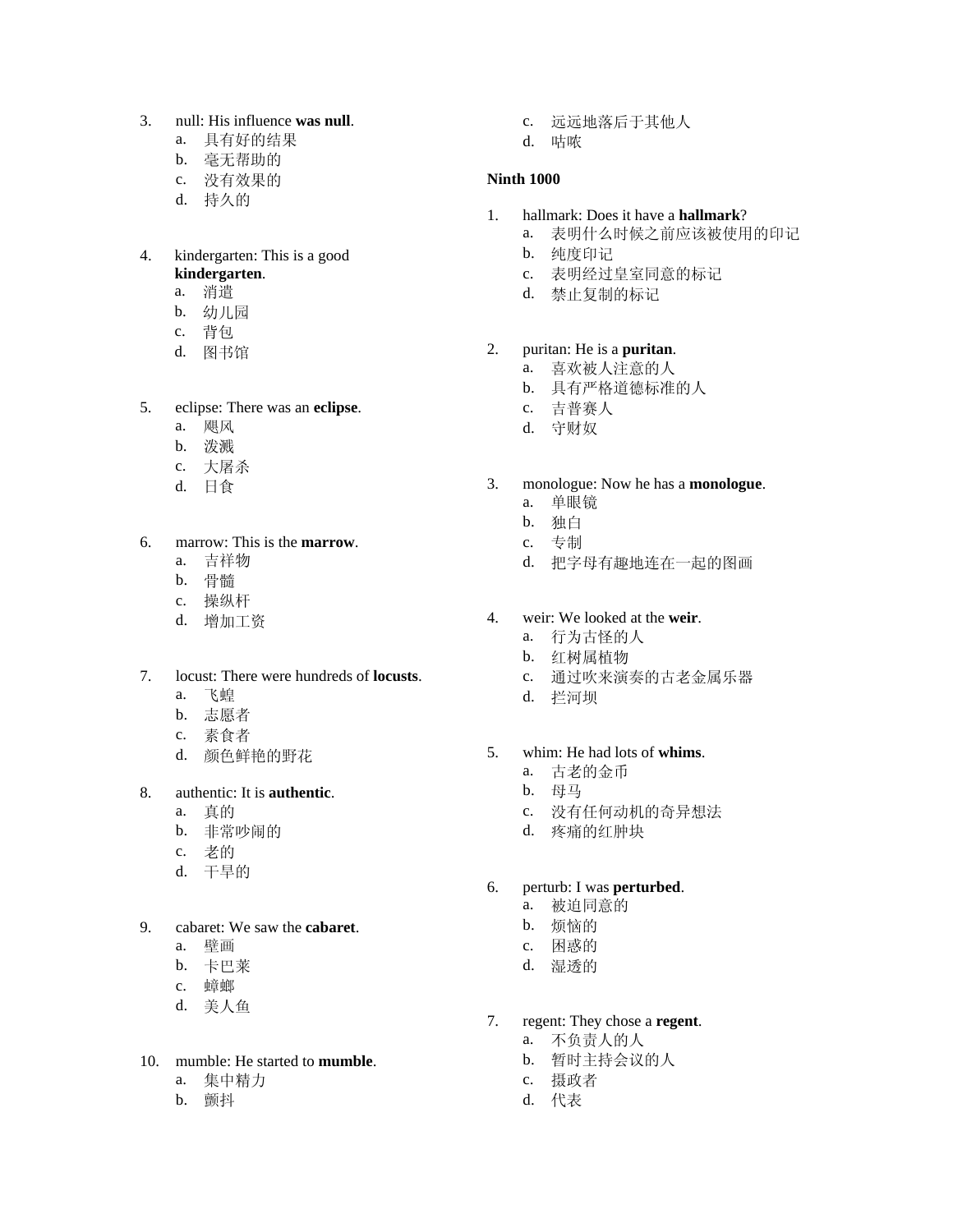- 8. octopus: They saw an **octopus**.
	- a. 猫头鹰
	- b. 潜水艇
	- c. 直升飞机
	- d. 章鱼
- 9. fen: The story is set in the **fens**.
	- a. 沼泽
	- b. 山地
	- c. 贫民窟
	- d. 很久以前

#### 10. lintel: He painted the **lintel**.

- a. 过梁
- b. 渡船
- c. 长有伸展树枝和绿色果实的美丽的树
- d. 戏院中显示场景的板子

### **Tenth 1000**

- 1. awe: They looked at the mountain with **awe**.
	- a. 担心
	- b. 兴趣
	- c. 惊奇
	- d. 尊重
- 2. peasantry: He did a lot for the **peasantry**.
	- a. 当地人
	- b. 寺庙
	- c. 商人俱乐部
	- d. 农民
- 3. egalitarian: This organization is very **egalitarian**.
	- a. 保密的
	- b. 保守的
	- c. 诉讼的
	- d. 平等主义的
- 4. mystique: He has lost his **mystique**.
	- a. 体格
	- b. 神秘性
	- c. 情人
	- d. 胡子
- 5. upbeat: I'm feeling really **upbeat** about it.
	- a. 苦恼的
	- b. 乐观的
	- c. 受伤害的
	- d. 迷惑的
- 6. cranny: We found it in the **cranny**!
	- a. 旧杂物义卖
	- b. 小洞
	- c. 阁楼
	- d. 大箱子
- 7. pigtail: Does she have a **pigtail**?
	- a. 辫子
	- b. 长的衣、袍、裙等拖在地上的部分
	- c. 开有一串下垂浅粉色花的植物
	- d. 情人

## 8. crowbar: He used a **crowbar**.

- a. 撬棍
- b. 化名
- c. 锥子
- d. 轻的金属拐杖
- 9. ruck: He got hurt in the **ruck**.
	- a. 骨盆
	- b. 打架
	- c. (运动员或竞赛者等的)散乱一群
	- d. 在雪地上奔跑
- 10. lectern: He stood at the **lectern**.
	- a. 讲台
	- b. 圣餐桌
	- c. 酒吧
	- d. 边缘

#### **Eleventh 1000**

- 1. excrete: This was **excreted** recently.
	- a. 排泄
	- b. 澄清
	- c. 调查
	- d. 被列入不合法的事情之中
- 2. mussel: They bought **mussels**. a. 玻璃弹球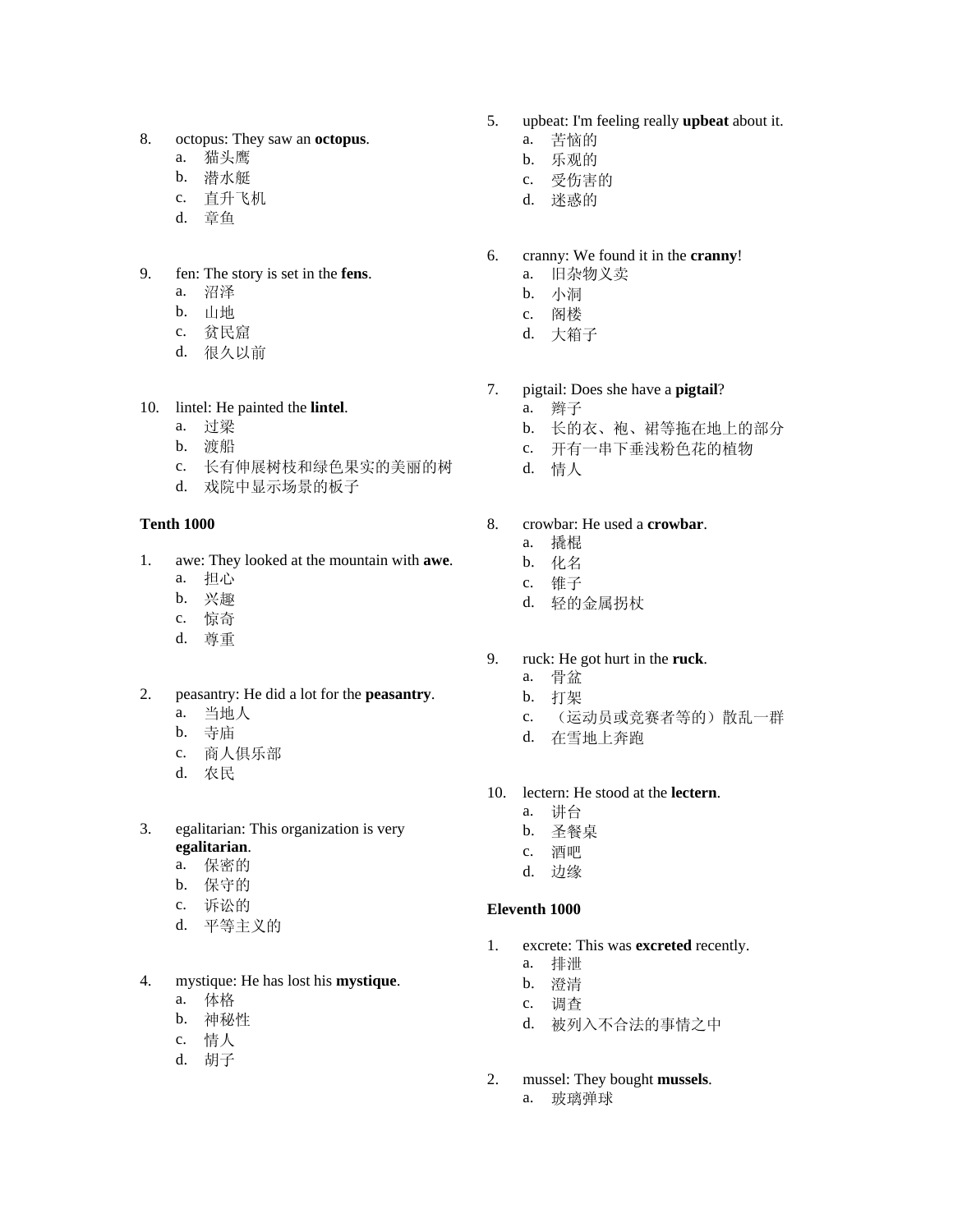- b. 贻贝
- c. 榅桲
- d. 纸巾

## 3. yoga: She has started **yoga**.

- a. 粗绳结的饰物
- b. 瑜伽
- c. 羽毛球
- d. 东方国家的一种舞蹈

## 4. counterclaim: They made a **counterclaim**.

- a. 在法律案件中一方所提出的诉求和 另一方的诉求相同
- b. 要求商店收回有瑕疵的东西
- c. 两个公司之间交换工作的合同
- d. 被子

## 5. puma: They saw a **puma**.

- a. 由坯建成的小房子
- b. 来自炎热而干旱国家的树
- c. 飓风
- d. 美洲狮

# 6. pallor: His **pallor** caused them concern.

- a. 非正常的高温
- b. 对一切都毫无兴趣
- c. 一帮朋友
- d. 苍白的皮肤

## 7. aperitif: She had an **aperitif**.

- a. 躺椅
- b. 家庭教师
- c. 带有很高羽毛的大帽子
- d. 开胃酒

# 8. hutch: Please clean the **hutch**.

- a. 隔板
- b. 行李箱
- c. 轮毂
- d. 兔笼

# 9. emir: We saw the **emir**.

- a. 尾巴上长有两个长长卷曲羽毛的鸟 b. 奶妈
- 
- c. 埃米尔(对穆斯林统治者的尊称)
- d. (爱斯基摩人用坚硬雪快砌成的临

## 时栖身用的)拱型圆顶小屋

## 10. hessian: She bought some **hessian**.

- a. 光泽油亮略呈粉红色的鱼
- b. 大麻
- c. 一种结实的粗麻布
- d. 用来给食物调味的味道浓烈的根状物

## **Twelfth 1000**

- 1. haze: We looked through the **haze**.
	- a. 舷窗
	- b. 薄雾
	- c. 窗帘
	- d. 花名册
- 2. spleen: His **spleen** was damaged.
	- a. 膝盖骨
	- b. 脾脏
	- c. 下水管
	- d. 自尊
- 3. soliloquy: That was an excellent **soliloquy**!
	- a. 六个人唱的歌曲
	- b. 修饰词或描述性词语
	- c. 带有灯光和音乐的娱乐
	- d. 独白

## 4. reptile: She looked at the **reptile**.

- a. 手稿
	- b. 爬行动物
	- c. 挨家兜售货物的人
	- d. 水粉画
- 5. alum: This contains **alum**.
	- a. 取自一种普通植物的有毒物质
	- b. 一种由人造棉所制成的柔软材料
	- c. 鼻烟
	- d. 白矾
- 6. refectory: We met in the **refectory**.
	- a. 食堂
	- b. 签署法律文件的办公室
	- c. 宿舍
	- d. 温室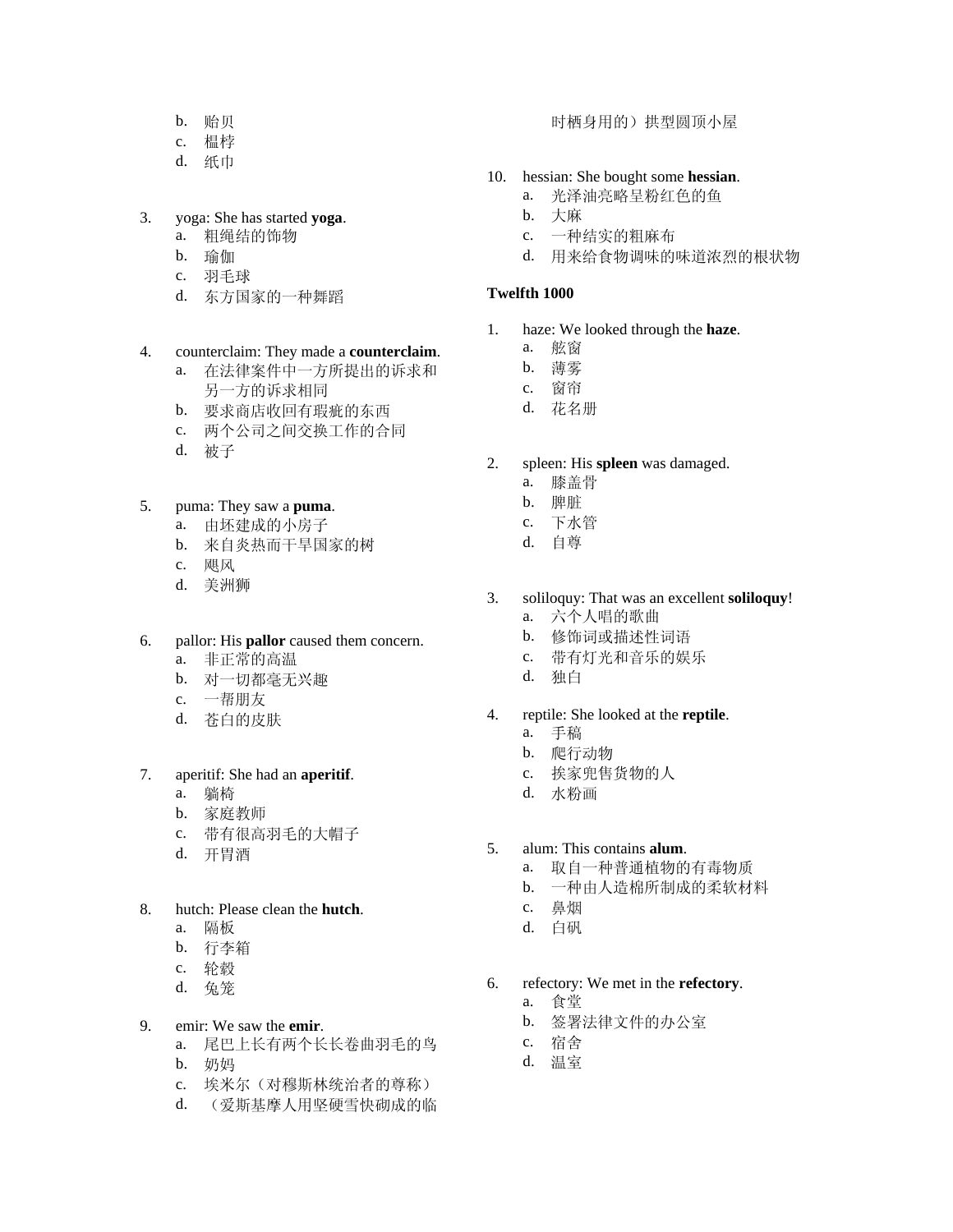- 7. caffeine: This contains a lot of **caffeine**.
	- a. 一种让人瞌睡的物质
	- b. 由坚韧树叶织成的线状物
	- c. 错误的观点
	- d. 咖啡因

### 8. impale: He nearly got **impaled**.

- a. 控告
- b. 监禁
- c. 被尖物刺中
- d. 陷入争论之中

#### 9. coven: She is the leader of a **coven**.

- a. 合唱队
- b. 集体企业
- c. 秘密组织
- d. 过着严格宗教生活的一群生活在教堂 的女人
- 10. trill: He practised the **trill**.
	- a. 颤音
	- b. 小提琴
	- c. 投球
	- d. (跳芭蕾舞者的)单足旋转

## **Thirteenth 1000**

- 1. ubiquitous: Many weeds are **ubiquitous**.
	- a. 很难铲除的
	- b. 长有又长又壮根的
	- c. 在大部分国家都能够被发现的
	- d. 在冬天枯竭的

## 2. talon: Just look at those **talons**!

- a. 山顶
- b. 爪
- c. 盔甲
- d. 傻瓜
- 3. rouble: He had a lot of **roubles**.
	- a. 红宝石
	- b. 亲戚
	- c. 卢布
	- d. 心中的道德或者其他难题

## 4. jovial: He was very **jovial**.

- a. 社会地位低下的
- b. 总爱批评人的
- c. 很幽默的
- d. 很友好的
- 5. communiqué: I saw their **communiqué**.
	- a. 对一个机构的批评报告
	- b. 属于社区成员的花园
	- c. 用于做广告的印刷材料
	- d. 官方通告
- 6. plankton: We saw a lot of **plankton**.
	- a. 毒性传播很快的杂草
	- b. 生活在水中的很小的植物或动物
	- c. 坚硬木质的树木
	- d. 容易导致土地滑坡的灰色泥土
- 7. skylark: We watched a **skylark**.
	- a. 飞行表演
	- b. 人造卫星
	- c. 表演魔术的人
	- d. 一边鸣叫一边飞得很高的小鸟

### 8. beagle: He owns two **beagles**.

- a. 车顶能够收起来的跑得很快的车
- b. 能够快速射中很多人的枪
- c. 长有长长耳朵的小狗
- d. 建在度假胜地的房子
- 9. atoll: The **atoll** was beautiful.
	- a. 环状珊瑚岛
	- b. 用细线织成图画的艺术品
	- c. 女人晚上所佩带的镶嵌有宝石的小 皇冠
	- d. 河水流过大石间的缝隙
- 10. didactic: The story is very **didactic**.
	- a. 说教的
	- b. 难以置信的
	- c. 令人兴奋的
	- d. 令读者琢磨不透的

#### **Fourteenth 1000**

- 1. canonical: These are **canonical** examples.
	- a. 打破常规的
	- b. 取自一本宗教书的
	- c. 合乎原则并被广泛接受的